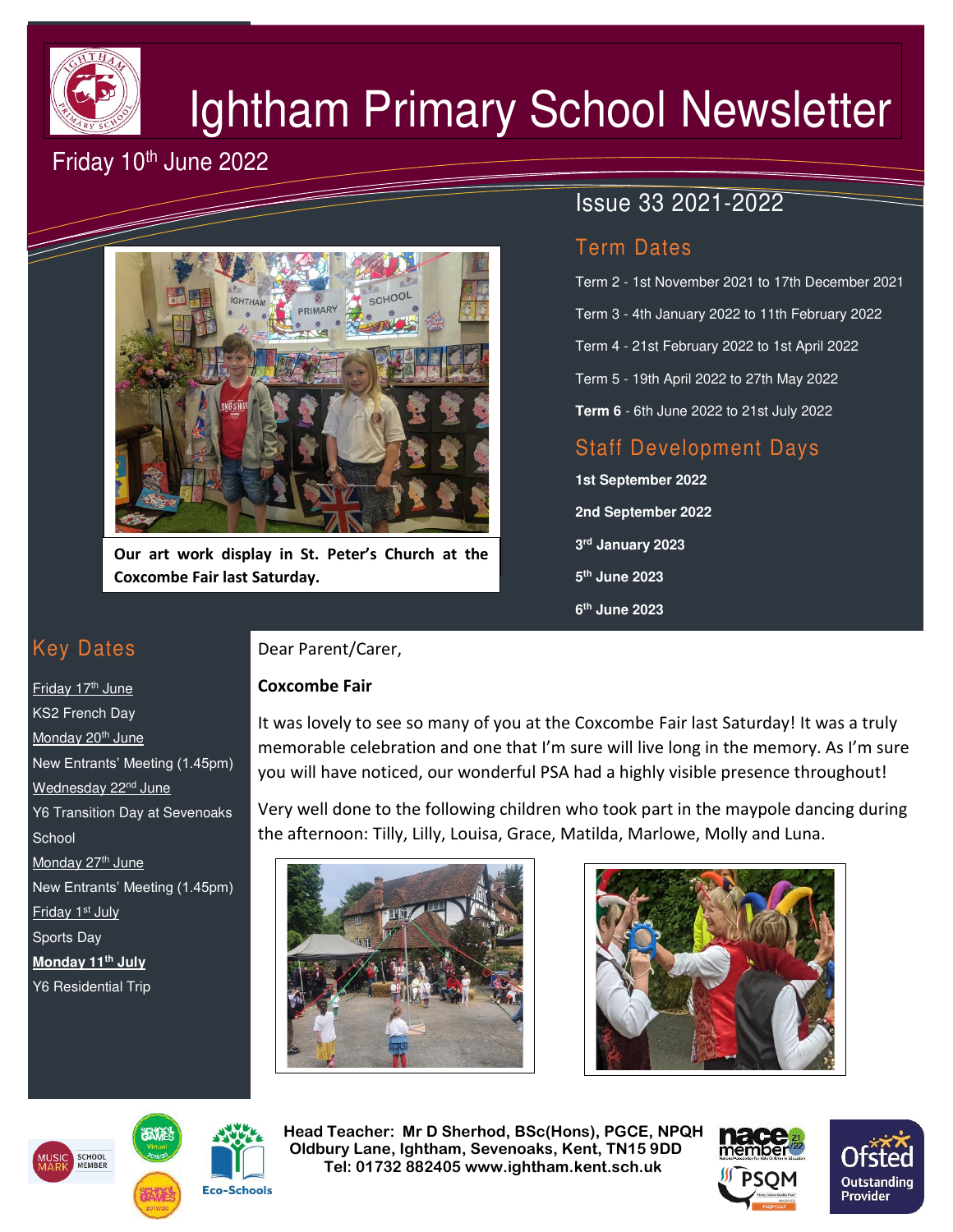#### Ightham Primary School Newsletter

#### **Attendance**

Attendance for this week is as follows:

Acorn – 92.8%

Pine – 96.7%

Chestnut  $-91.1%$ 

Willow – 99.4%

 $E$ lm  $-90.5%$ 

Beech – 98.9%

Oak – 96.2%

#### Lateness

The number of "lates" recorded this week were as follows:

 $Acorn - 0$ 

 $Pine - 0$ 

 $Chestnut - 0$ 

Willow – 1

 $E$ lm  $-1$ 

Beech - 0

Oak - 0





**Some of the artwork on display at St. Peter's Church at the Coxcombe Fair.** 

#### **Kent (PESE) Test – Year 5 Parents**

Registering your child for the Kent Tests (11+ Tests) online is *now open*. The deadline for registering your child is Friday 1st July 2022. *Please note it is the responsibility of the parent/carer to register your child and not the School.* You may register your child by visiting: [www.kent.gov.uk/ola](http://www.kent.gov.uk/ola) 

You must inform the school of your choice by completing the e-form sent earlier.

#### **Chris Knott (Starfish Malawi) – St. Peter's Church this Sunday morning**

*Message from Reverend Tim:* 

Chris will be joining St. Peter's Church for the 10.00am service in order to talk about the work of Starfish Malawi.

He will be speaking in the context of the morning service, which won't be a communion service. This will give him a bit more time to speak, and make the service more inclusive for those who would like come to church but would not want to come to a communion service.

Parents and children are very welcome to attend.

We are very much looking forward to Chris's visit and having an update on how things are going in Malawi.

**Governors' 200 Club** The winners of the May draw were:

1st Jennifer Redrup - £18.50 2nd Lisa Colbear - £11.10 3rd Marion Lowe - £7.40

 **Head Teacher: Mr D Sherhod, BSc(Hons), PGCE, NPQH Oldbury Lane, Ightham, Sevenoaks, Kent, TN15 9DD** EXERIGING THE **TELE: 01732 882405 www.ightham.kent.sch.uk**<br>Tel: 01732 882405 www.ightham.kent.sch.uk





**Eco-Schools**